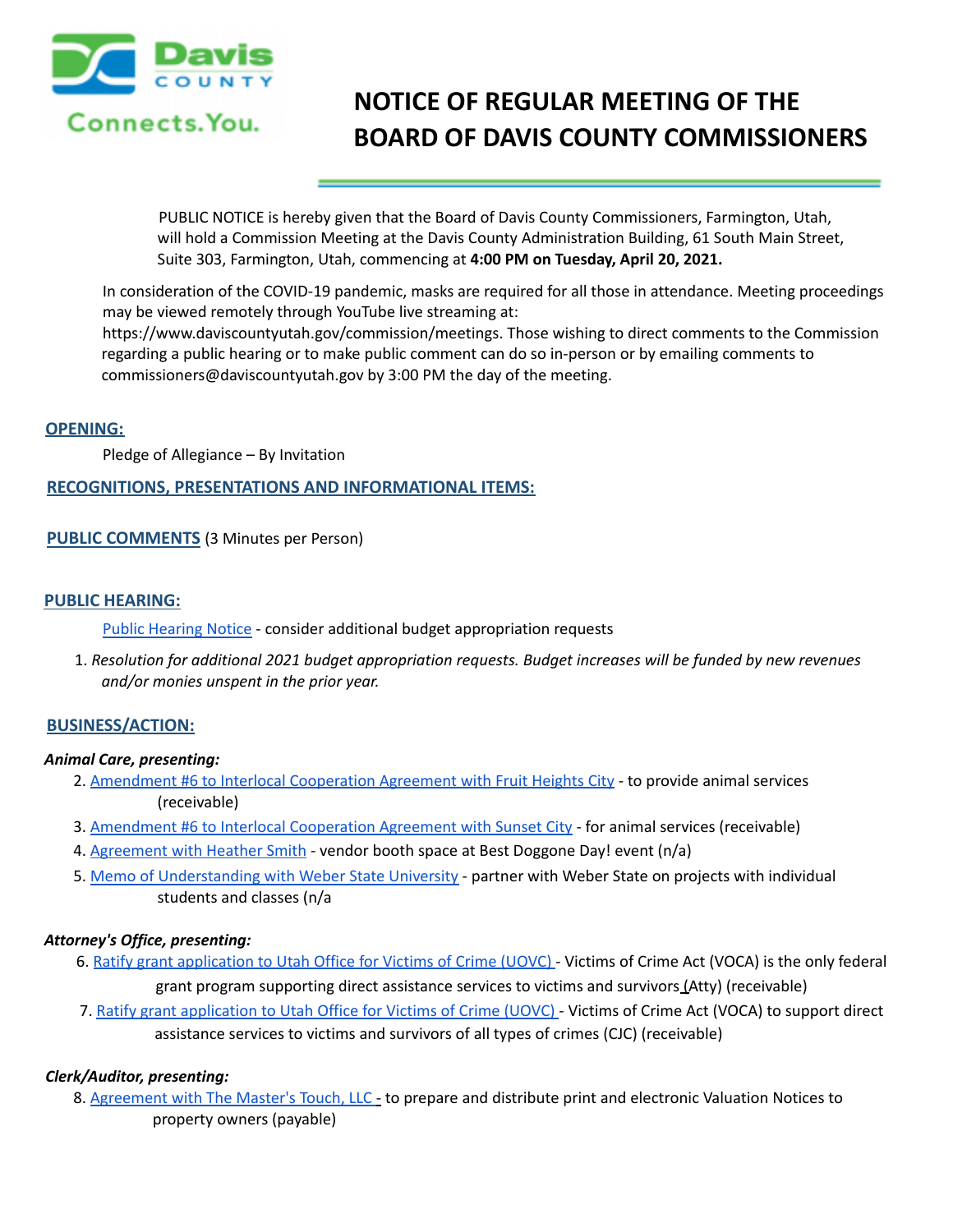## *Commission Office, presenting:*

9. Appropriating donation to Davis Education Foundation - funding for 10 high school Safe Night Graduation Parties (payable)

## *Davis Community Housing Authority, presenting:*

10. Certification to U.S. Dept. of HUD by State of Local Official of Public Health Authority (PHA) Plans Consistency with the Consolidated Plan

## *Community & Economic Development, presenting:*

- 11. Authorize notice of sale of surplus real property Deuel Creek Place Subdivision 627 East 200 South, Centerville, Tax ID 02-248-0001 (payable)
- 12. Authorize notice of sale of surplus real property Deuel Creek Place Subdivision 661 East 200 South, Centerville, Tax ID 02-248-0002 (payable)
- 13. Authorize notice of sale of surplus real property Deuel Creek Place Subdivision 709 East 200 South, Centerville, Tax ID 02-248-0003 (payable)
- 14. Agreement with Wasatch Front Regional Council West Davis Corridor Market Study (payable)
- 15. Request reappointments of the following to the Davis County Tourism and Tax Advisory Board (TTAB) Terry Capener, Lagoon; Jansen Davis, Centerpoint Theatre; Kenny Gertge, Rush Funplex

## *Facilities, presenting:*

- 16. Ratify agreement with Robert I. Merrill Co. installation of bathroom partition and grab bars at Valley View Club House (payable)
- 17. Agreement with Great Basin Engineering Inc. topographic and ALTA survey services for the Agriculture Heritage Center (payable)

## *Golf Courses, presenting:*

18. Ratify assignment agreement for FundRacer Events LLC to EMSG Food Services - name change food services at Valley View Golf Course (n/a)

## *Health Department, presenting:*

- 19. Amendment #1 with Utah Dept. of Health updating the CDC grant periods for the Tobacco Contract (receivable)
- 20. Agreement with Accela continued software licenses and subscriptions for Environmental Health (payable)

## *Library, presenting:*

- 21. Agreement with Creative Empire, LLC dba Mango Languages language learning database (payable)
- 22. Amendment with FFKR Architects Planners II feasibility study of South Branch Library

# *Public Works, presenting:*

- 23. Agreement with M & M Asphalt Services install chain link fencing and gate from the headwall down the slope of Stone Creek basin in Bountiful (payable)
- 24. Agreement with Mountain States Fence install chain link fencing and gate from the headwall down the slope of Barton Creek basin in Bountiful (payable)
- 25. Agreement with Mountain States Fence install chain link fencing and gate from the headwall down the slope of Stone Creek basin in Bountiful (payable)

# *Sheriff's Office, presenting:*

- 26. Training reimbursement agreement with Christine Louise Barton for the Special Functions and Basic Corrections Academy, including wages, benefits, and meals for the academy (receivable)
- 27. Training reimbursement agreement with Charles Fredrick Spieth for the Special Functions and Basic Corrections Academy, including wages, benefits, and meals for the academy (receivable)